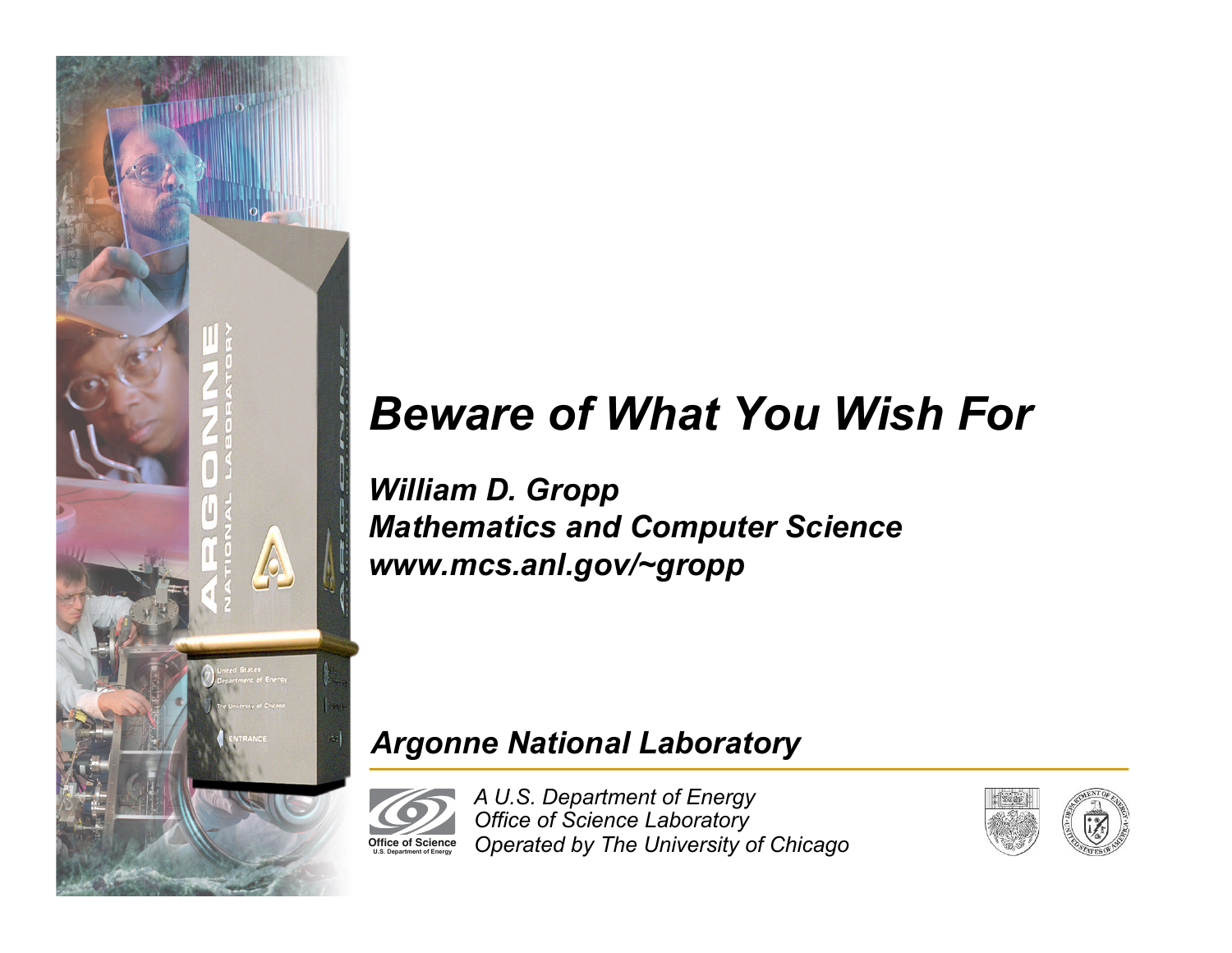### **Container of data, often indexed by name**

- **But also:** 
	- Usually implies strong consistency requirements:
		- *When a write to file completes,* any *system anywhere that reads from the file gets the new data (stronger than sequential consistency)*
		- *Extreme consequences for parallel access, difficult to use caches to optimize (and impossible without some cost)*
		- *NFS doesn't implement POSIX semantics for this reason* 
			- Why is POSIX required for high-performance file systems when it is considered too expensive for the file system used to edit files and read email?



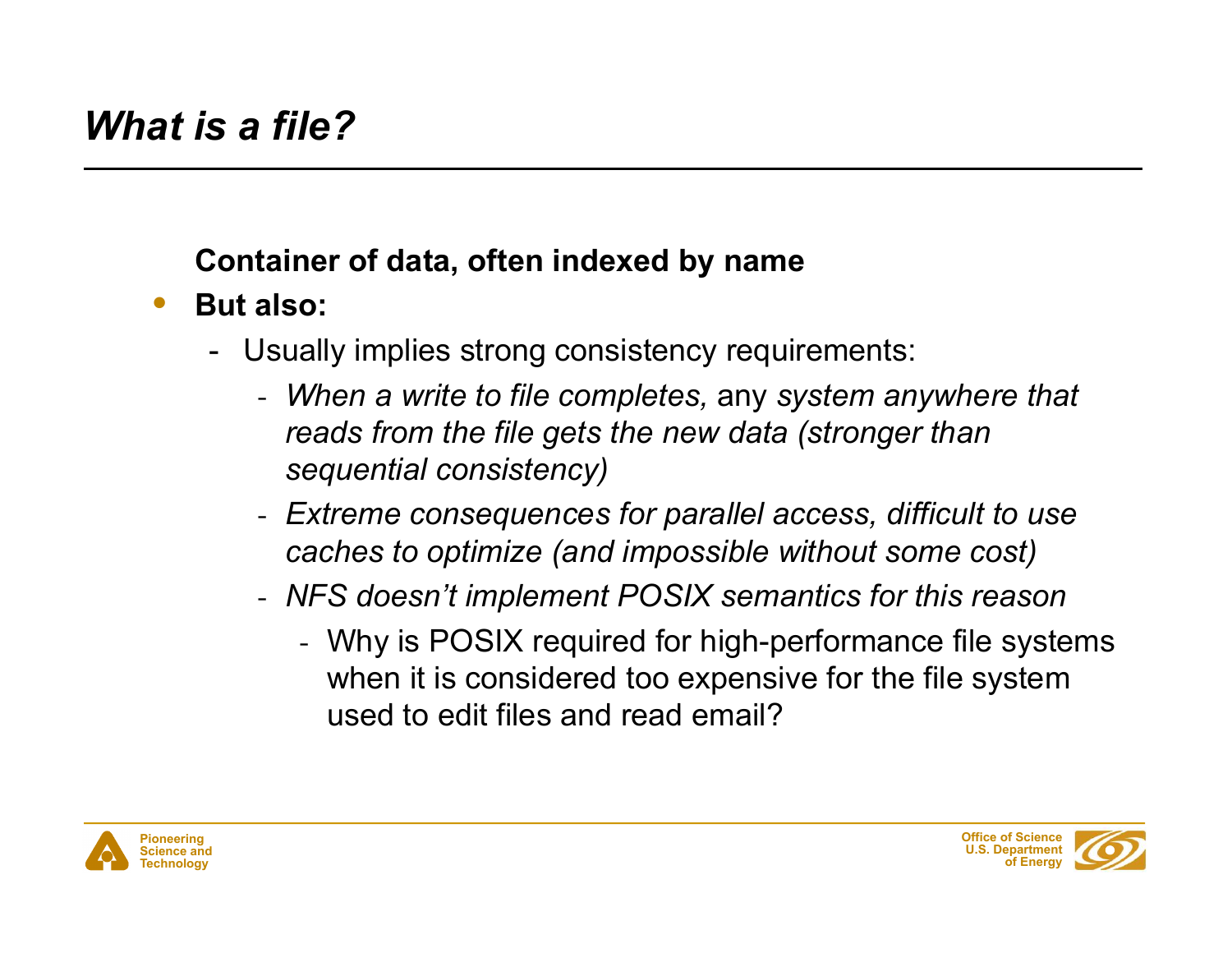### *HPCS Requirements*

- **See, for example, http://www.nitrd.gov/subcommittee/hec/workshop/ 20050816\_storage/talks/koester.pdf**
- **How do you determine requirements?** 
	- Find out what users need, or
	- Find out what they are doing now, and multiply by one guess as to future system size, or
	- Let users do the multiplication, based on what they think the future system looks like
- **Resulting in these:** 
	- 32K file creates/s
	- 1 Trillion files
	- 10K metadata operations/second
	- 30 GB/s (easy!)
		- *But stay tuned…*



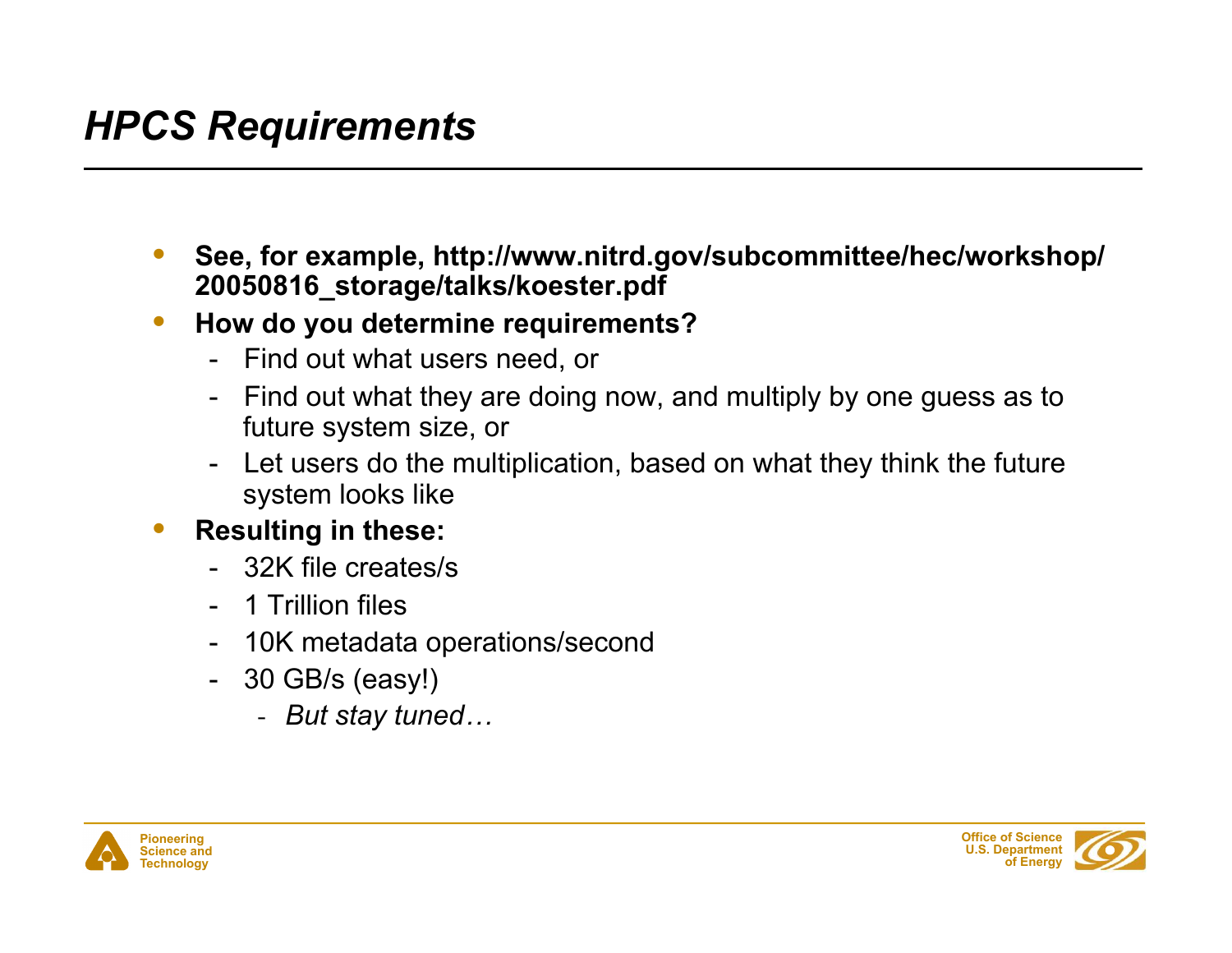- **Why are separate directory entries required?**
- **Are files unrelated or are they (or some subset of them) part of a related cluster of data objects?** 
	- Alternatives are 1 file (classical, Parallel I/O) or 1 container (new API, semantics tuned for real requirements)
	- Note that the separate file approach introduces many scaling problems, starting with the description of the data set by enumeration
- **Is this really a database operation?** 
	- Possibly with different types of entries from classic database



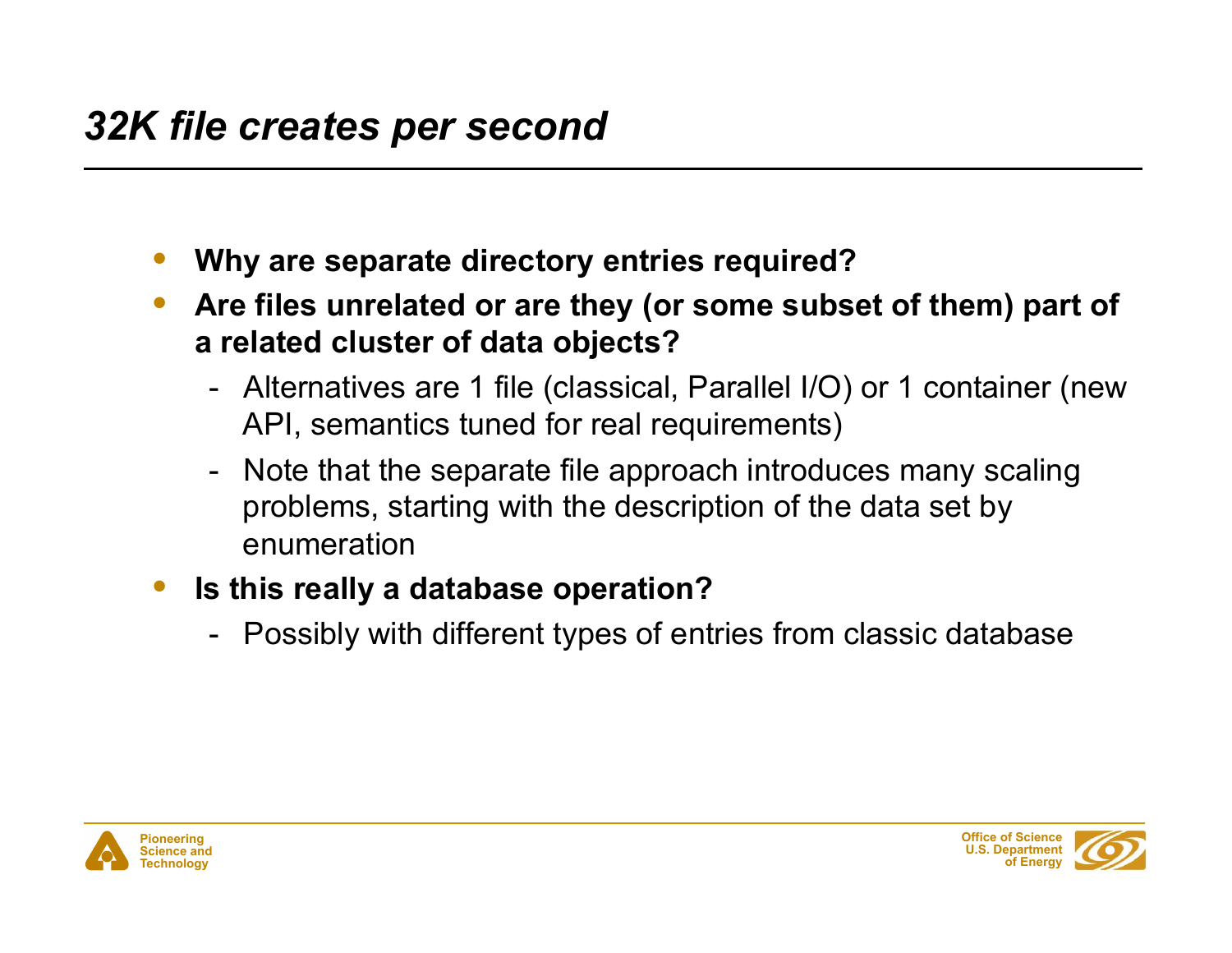## *1 Trillion total files*

### • **Why are these separate files?**

- Many problems with separate files.
	- *Enforcing POSIX atomicity (including directory updates).*
	- *No efficient search API for directory operations in POSIX.*
	- *Can't use 32-bit int for inodes.*
- **Is this 1 trillion records?** 
	- What are the operations on these records?
	- What are the atomicity requirements?
	- A (custom) database system built from low-level I/O (like real databases) might be a more effective and realistic solution
		- *What are the requirements for* **that***?*



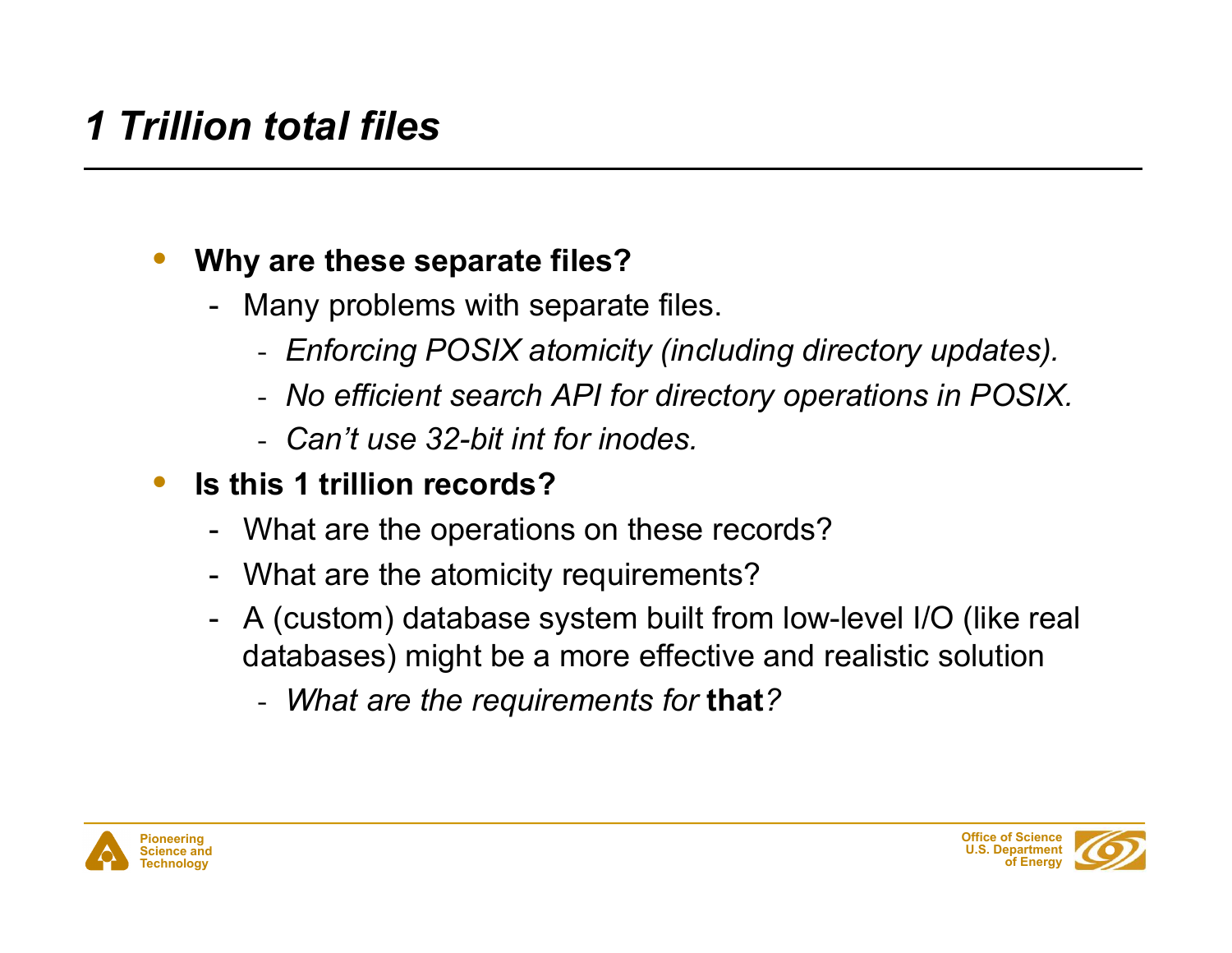### *1 PF => 1PB main => 1 TB/s for 1000 seconds for checkpoint*

- **A checkpoint requirement can lead to massive bandwidth requirements** 
	- 1PB of memory may cost way more than you expect; memory prices may be leveling off
	- There is a danger that the requirement becomes decoupled from the actual system (e.g., change 0.1 PB memory for cost, but retain 1TB/s for checkpoint)

#### • **Is this continuous or burst?**

- Continuous require enough bandwidth to file system hardware (e.g., spinning disks)
	- *1 TB/s / (20 MB/s/disk) = 1012/2*×*107 = 50000 disks* 
		- Use *sustained transfer rate,*not *burst transfer rate*
	- *Buy stock in Segway or stock up on roller blades*
- Burst option to buffer in higher speed storage (faster than disk semiconductor memory)
	- *But still need order of 1PB memory of some kind*
- **Is the checkpoint for all 1PB of memory?** 
	- May not need to dump entire memory to disk, at every checkpoint
		- *Can reduce requirements by an order of magnitude*